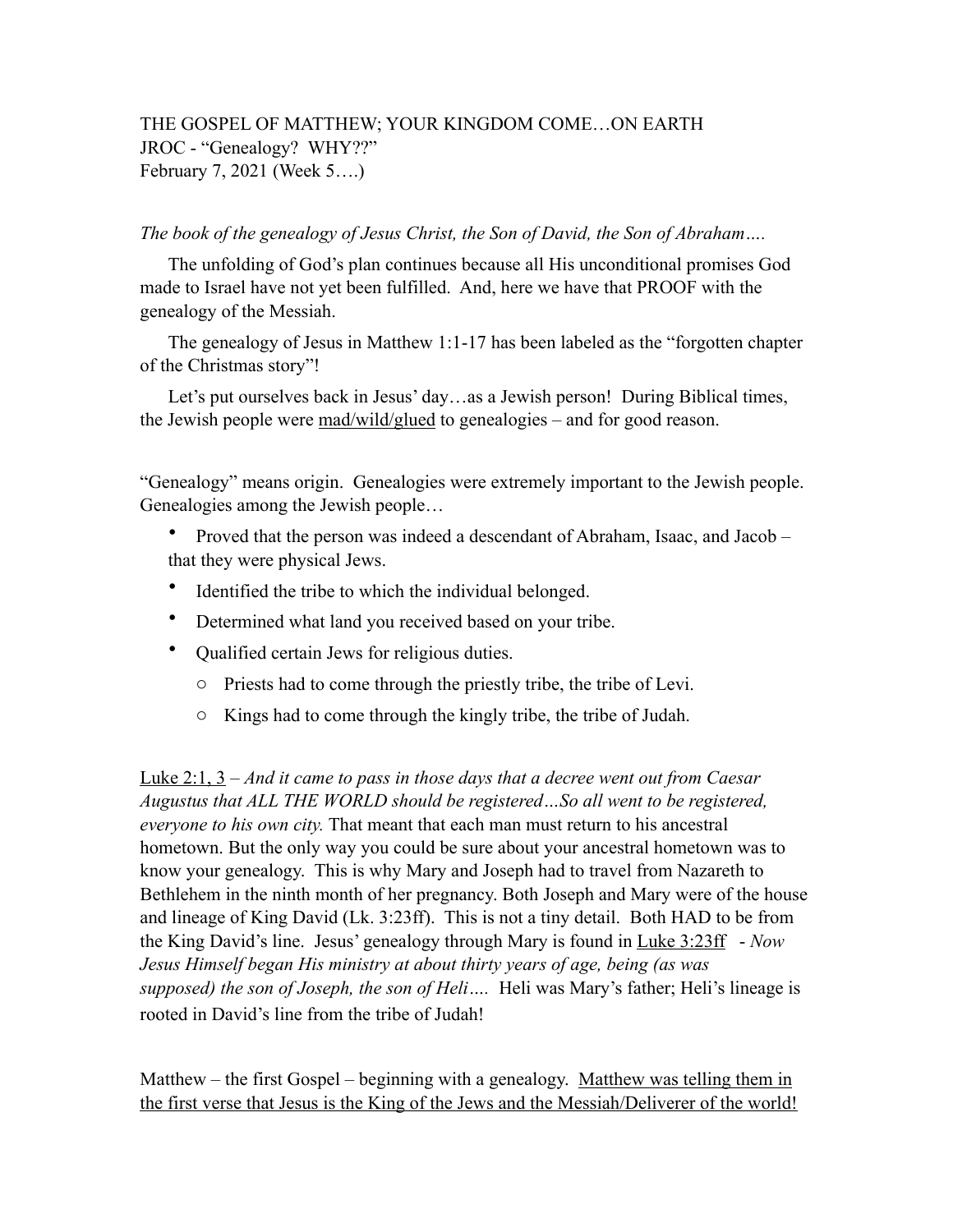It's SIGNIFICANT that Matthew should mention the names of <u>David</u> and Abraham in his introduction. These were two to whom/through whom God had given unconditional, eternal covenants that determined the course of the history of the nation of Israel – INTO THE FUTURE! Through the Abrahamic Covenant God promised land, descendants, and a blessing for the world through the Messiah. Through the Davidic Covenant God had promised that David's house, kingdom, and throne would be established forever (II Sam. 7:16) through the Messiah. NOTE: Jesus' Messianic title, "Son of David" is mentioned

2

first. Jesus is Jewish through Abraham, Isaac, and Jacob. But through Matthew's genealogy the spotlight is on Jesus as the Son of David – the Messiah.

The book of Matthew focuses on Jesus as the King of the Jews. Was the Messiah to be the king of the Jews?

Psa. 2:6-7, 9 – we read the words of God the Father concerning God the Son as King: *Yet I have set My King on My holy hill of Zion. I will declare the decree: The LORD* (Jehovah/YHWH) *has said to Me* (Messiah)*, 'You* (Messiah) *are My Son…You shall rule with a rod of iron.'* Of course, this verse is speaking of the Millennial Kingdom – when Jesus will be ruling with a rod of iron (Psa. 2:7).

Psa. 45:6-7 – in speaking of the Messiah, *Your throne, O God, is forever and ever*; Psa. 110 – the Messiah will reign as king; Zech. 6:12-13; Zech. 14:9 – we see Jesus as King.

In order to qualify as the King of the Jews, Jesus had to be from the tribe of Judah in the kingly line going back to David. Many of the Jewish people were longing for the promised King. There was Messianic fervor!

 After the "430 years of silence" during the intertestamental times between the OT and the NT, after Malachi's warning of God cursing the earth if Israel didn't repent and before JESUS comes the first time, Israel as a nation didn't repent. BUT GOD intervened. God had promised the Messiah. And, there had always been a remnant – Jewish believers – OT saints… (Isa. 1:9; Isa. 6:13; Rom. 11:5). The remnant:

Luke 2:25-26 – Simeon was *waiting for the Consolation of Israel, and the Holy Spirit was upon him. 26 And it had been revealed to him by the Holy Spirit that he would not see death before he had seen the Lord's Christ. 27 So he came by the Spirit into the temple* – at the time that Mary and Joseph brought Jesus into the Temple for purification rites. Luke 2:36-38 – *Anna, a prophetess, the daughter of Phanuel, of the tribe of Asher. She was of a great age...but served God with fastings and prayers night and day.* Having seen JESUS brought into the Temple by Mary and Joseph, …*she gave thanks to the Lord, and spoke of Him to all those who looked for redemption in Jerusalem.*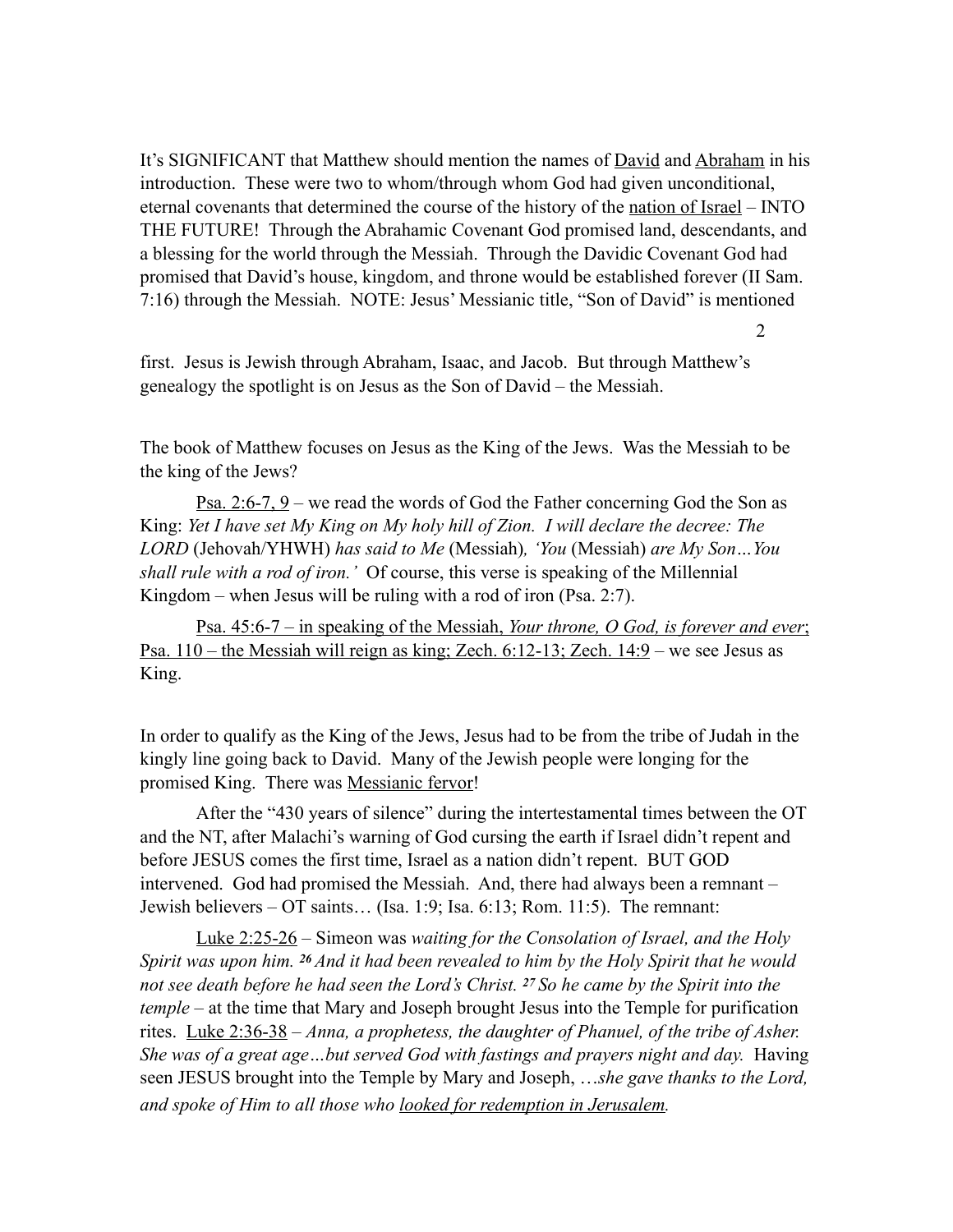Matthew's gospel was written to a Jewish audience to prove that Jesus was the longawaited Jewish Messiah, the King of Israel! Matthew links Jesus with King David at the VERY OUTSET of his Gospel. Immediately Jesus is ANNOUNCED in the Gospel of Matthew as the Messiah of Israel!

The opening words, *The book of the genealogy of Jesus the Messiah, the Son of David, the Son of Abraham* clearly demonstrate that Matthew's purpose in writing the gospel is to provide adequate proof that the claims of Jesus to be King and Messiah are justified. As the Son of David, Jesus is Messiah the King of Israel **AND** He is the Seed of Abraham Who would bless the world through His offer of salvation!

Within this genealogy, there are three divisions which correspond to three periods of history within the nation of Israel:

• From Abraham to David (Matt. 1:2-6a)

3

- From David to the Babylonian Exile (Matt. 1:6b-11)
- From Exile to Jesus' First Coming (Matt. 1:12-16)
- An unconditional covenant is referenced in each group/period.
	- Abrahamic Covenant (Matt.  $1:1-6$ )
	- Davidic Covenant (Matt. 1:6-11)
	- $\blacksquare$  New Covenant (Matt. 1:12-16)

From David to the Babylonian exile (Matt. 1:6b-11), several kings of Judah are noted in this genealogy of Jesus until they were carried away to Babylon…when Babylon attacked Jerusalem and destroyed the Temple in 586 BC. The kingly line was deported – into captivity. Was the kingly line completely destroyed? We read of hope…

From exile to Jesus (Matt. 1:12-16) – He's arrived at His first coming. David's throne will be occupied but not until Jesus' Second Coming. To support the fact the genealogy concerns Jesus' first coming, from v. 18 we read of Jesus birth in Bethlehem.

When the Jews returned from exile in Babylon, who are all these people in vv. 12-15? Since this genealogy records the kingly tribe of Judah, are these people kings? NO! Haggai 1:1 and Haggai 2:2 record that upon Israel's return from exile, Zerubbabel was the Governor of Judea. Joseph is in this line of David – Joseph betrothed to Mary! Was Joseph a king? NO!

Hosea 3:4-5 - *For the children of Israel shall abide many days without king or prince, without sacrifice… 5 Afterward the children of Israel shall return and seek the LORD their God and David their king* (**in the future**)*. They shall fear the LORD and*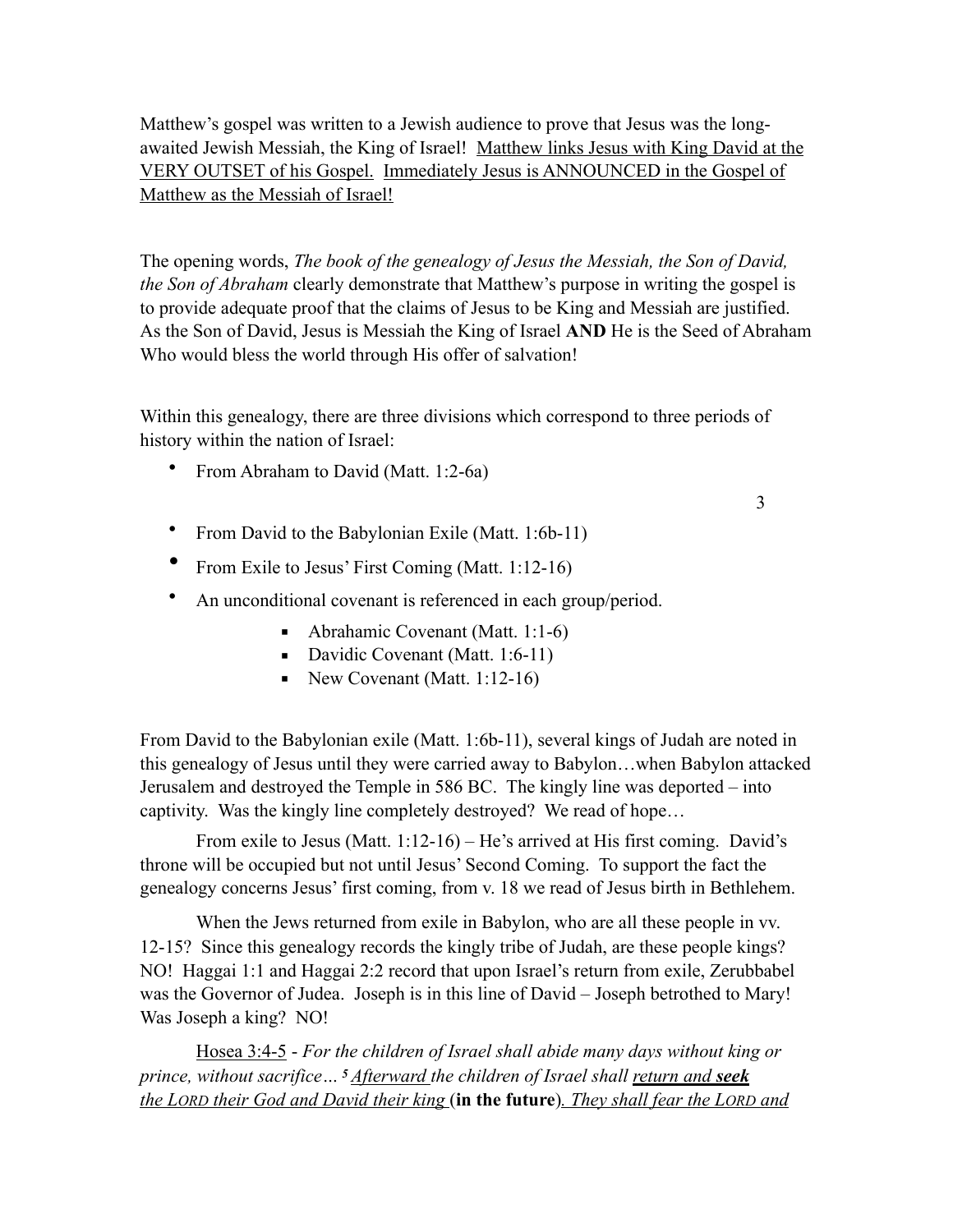*His goodness in the latter days.* While there were no kings from the Davidic line in place following the Babylonian captivity, this does not mean that there cannot be interruptions. What is guaranteed is the outcome – "forever" going forward into eternity future. The future throne is confirmed in the coming of the Messiah and it will be occupied by Him. The Messiah will be the ultimate Davidic King, Who will rule and reign on earth for 1,000 years. Jesus' earthly reign will conclude human history! Jesus will return in His glory and reign for 1,000 years during the Millennial Kingdom on earth which will then transition into the Eternal State when the New Jerusalem will descend from heaven and will be illuminated by the Lord God Almighty and the Lamb (Rev. 21:22-23).

Jesus' genealogy in Matthew lists fourteen names in each of the three groups. The names within Matthew's genealogy seem to have been selected with a purpose! In the Hebrew language before Jesus' time and in Jesus' day, no vowels were written. David's name would be written: DVD. Each letter had a numerical significance:  $D = 4$  and  $V = 6$ . Thus DVD = 14. Matthew focuses attention on the Davidic descent of Jesus.

Matthew totally breaks with Jewish tradition in mentioning the names of women. Four women are included: Tamar, Rahab, Ruth, and Bath-sheba (tho' not by name – v. 6b "of her that had been the wife of Uriah – the Hittite [Gentile]). Three are Gentiles (Tamar, Rahab, Ruth) and Bathsheba's husband was a Gentile – and perhaps Bathsheba. Not only is it unconventional for Matthew to list females, but three of these women are associated with sexual sins!

4

• Tamar was involved in a scandal with Judah her father-in-law!!!! Read Gen. 38.

Rahab was not Jewish; probably an Amorite. Rahab is labeled as a harlot in Joshua 2:1 and in James 2:25.

Ruth was a Moabite. Do you remember how the Moabites originated? Lot and his oldest daughter had sexual relations and a son was born who was named Moab from which the Moabites came. Ruth came to faith in the God of Israel through her in-laws who were Jewish. Ruth, however, was always known as a Moabitess (Ruth 2:21). Boaz, a Jew, married a Moabite? Deut. 23:3 – Moabites were not allowed to enter the assembly/congregation of Israel. BUT GOD!!! What the law didn't allow, God's grace allowed.

■ And so Ruth wore the label of Moabitess as a badge of claiming God's GRACE.

- Matthew the tax collector included Ruth the Moabitess.
- Ruth alone, of the three women, had an unspotted record.
- o Bath-sheba had an affair with David (II Sam. 11).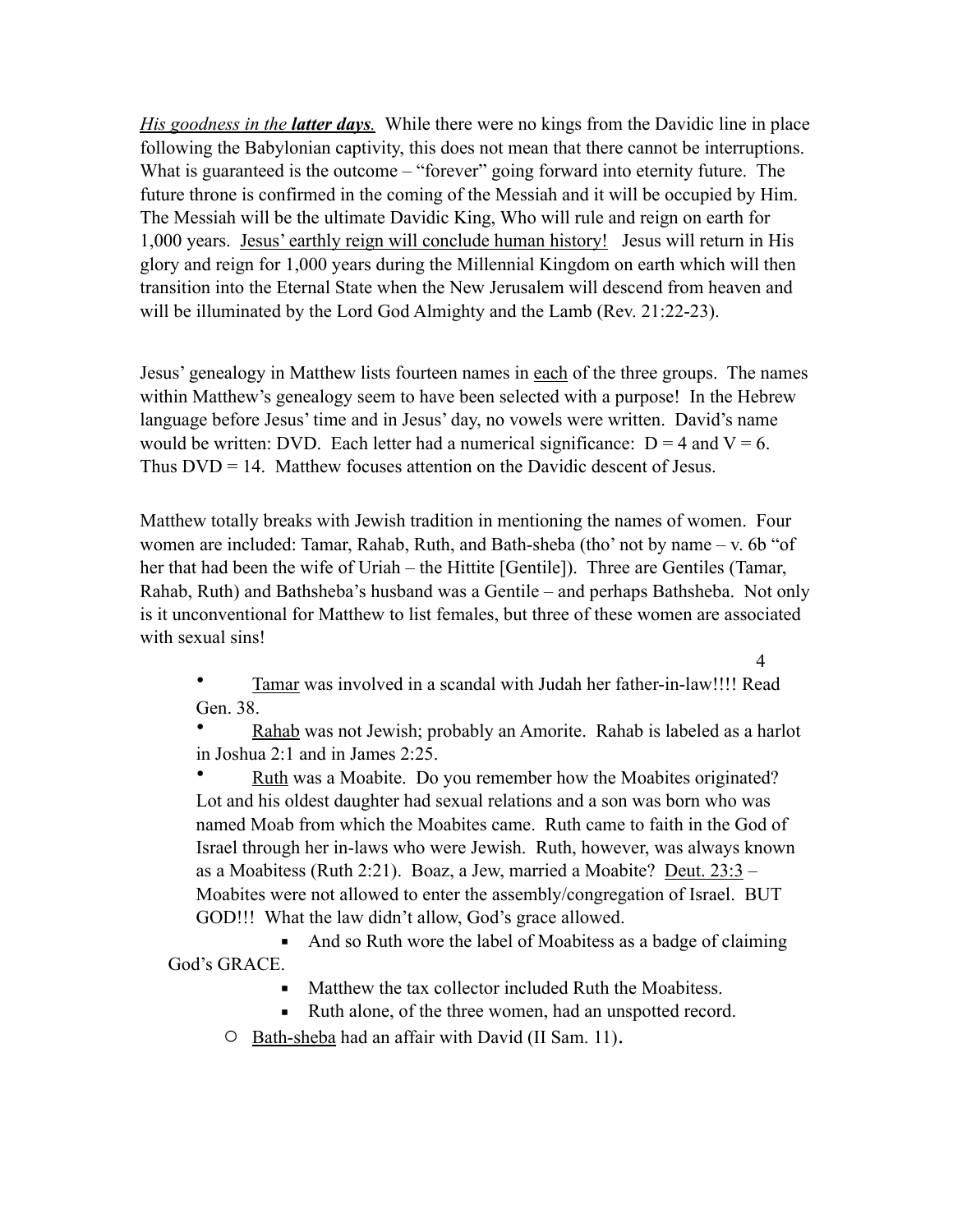These women in Jesus' genealogy foreshadowed Mary of whom Matthew wrote. Here at the outset of Matthew…at the outset of the NT…we see that God's grace forgives the darkest of sins and reaches beyond Israel to the world.

God's plan of redemption extends beyond Israel to the Gentile nations.

 $\circ$  Gen. 12:3 – this was God's plan – that the entire world would be blessed through the Jewish Messiah.

 $\circ$  Isa. 49:16 – the Messiah would not only restore Israel (Jacob), He would also be a light to the Gentiles.

- God's plan of redemption is for sinners as noted by the sexually sinful backgrounds known about three of these women – and some of the wicked kings of Judah noted in Matthew's genealogy.
- God's plan of redemption includes even those not highly esteemed those whom the religious leadership of that day – sinners themselves - would repudiate – reject, renounce, abandon! But not God.
- The Messiah embraces sinners. . .embraces Jews and Gentiles!
- The Jesus of Matthew's gospel is the King of the Jews and the Savior, Messiah, Deliverer of the world!

If the genealogies had been inaccurate or not verifiable, they would certainly have been attacked by first-century unbelievers who knew that if they could disprove Jesus' claim to Davidic and/or Abrahamic ancestry, they could discredit Him as a false messiah. There is no evidence that anyone ever disputed the accuracy of the genealogies.

CONSIDER: Matthew records Jesus' genealogy through Joseph. Joseph is not Jesus' biological father. Joseph is in King David's line through Solomon. Those in Solomon's line had the right to the throne. But Joseph wasn't a king. There was a roadblock: Jeconiah (Matt. 1:12). Jeconiah was such an evil king that God pronounced a curse on 5

Jeconiah (Jer. 27:24-30): "None of his descendants shall prosper, sitting on the throne of David" (Jer. 27:30). BUT, Jesus is directly related to King David through Jeconiah in the genealogy that is recorded through Joseph! How, then, can Jesus occupy David's throne as the Jewish Messiah when the curse clearly prohibited Jeconiah's offspring from doing just that? THE VIRGIN BIRTH! Matt. 1:16 – *And Jacob begot Joseph the husband of Mary, of whom was born Jesus Who is called Christ.* In verse 16 the pronoun "of whom" is feminine singular, referring to Mary. Jesus was not born of a man; He was born of a woman. This verse protects and proclaims the doctrine of the virgin birth. And, this is further evidenced by the fact that Matthew goes right into the virgin birth following the genealogy (Matt. 1:18).

 How is the roadblock bypassed in Mary's genealogy in Luke? Mary is traced to David through Nathan not Solomon – totally apart from Jeconiah.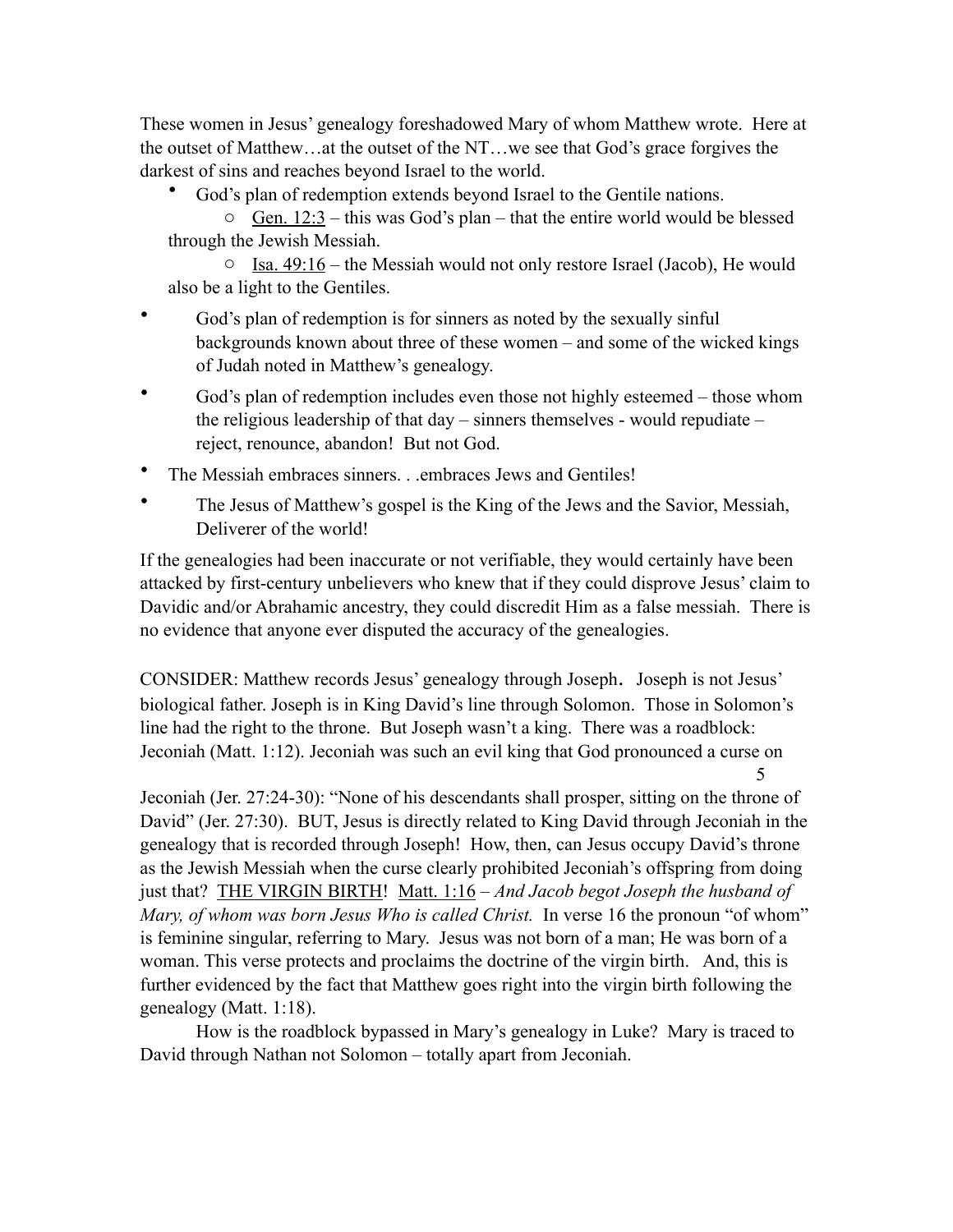Matthew is careful not to identify Jesus as the physical son of Joseph. Matthew 1:16 -*And Jacob begot Joseph the husband of Mary of whom was born Jesus who is call Christ*. The Greek pronoun translated "of whom" is feminine and refers to Mary. He was born of a woman – not of a woman and a man.

- Gen.  $3:15$  the Redeemer would come through the seed of a woman.
- Isa. 7:14 a virgin would conceive and bring forth a Son and His name would be Emmanuel – God with us/God in the flesh.
- Gal. 4:4 in the fullness of time, God sent forth His Son, born of a woman. . . .

Jesus genealogies support the conclusion that Jesus is a genuine son of David and Abraham through Mary, a King with a right to rule due to His legal title through Joseph, and His deity supported by His supernatural conception without a human father!

CONSIDER: Within Matthew 1, we have two viewpoints to Jesus' genealogy through Joseph. Matthew 1:1-17 gives us the human perspective. Matthew 1:18-25 gives us God's perspective: the virgin birth…something only GOD can perform!

If Jesus only had the legal right to rule as King through Joseph, He could never redeem men…He could never pay the penalty for our sin…He could never buy us out of bondage to sin. He could never conquer death, Satan, and hell. He could never forgive sin. His blood would not be pure/perfect…and we would be ETERNALLY lost!! He had to come as Immanuel – God in the flesh –  $100\%$  God,  $100\%$  man.

The virgin birth isn't only important, it's CRUCIAL! Every aspect of it was prophesied in the OT. Jesus as God entered this world sinless. His perfect, precious blood satisfied God's just demands for the payment of sin. And, He will take His rightful place on the throne of David in the future because He did not physically come through Joseph but physically came through Mary but claimed the right to the throne through Joseph.

6

John MacArthur – "The virgin birth is an underlying assumption of everything the Bible says about Jesus. To throw out the virgin birth is to reject Jesus' deity, the accuracy and authority of Scripture, and a host of other related doctrines that are at the heart of the Christian faith. No issue is more important than the virgin birth to our understanding of Who Jesus is. If we deny Jesus is God, we have denied the very essence of Christianity." We have denied the message of the Messianic prophecies that proclaimed that the Messiah would be God (Isa. 9:6; Micah 5:2; Jer. 23:5-6).

## QUESTIONS:

Of what significance is this lesson? Why is the virgin birth crucial? What was new to you?